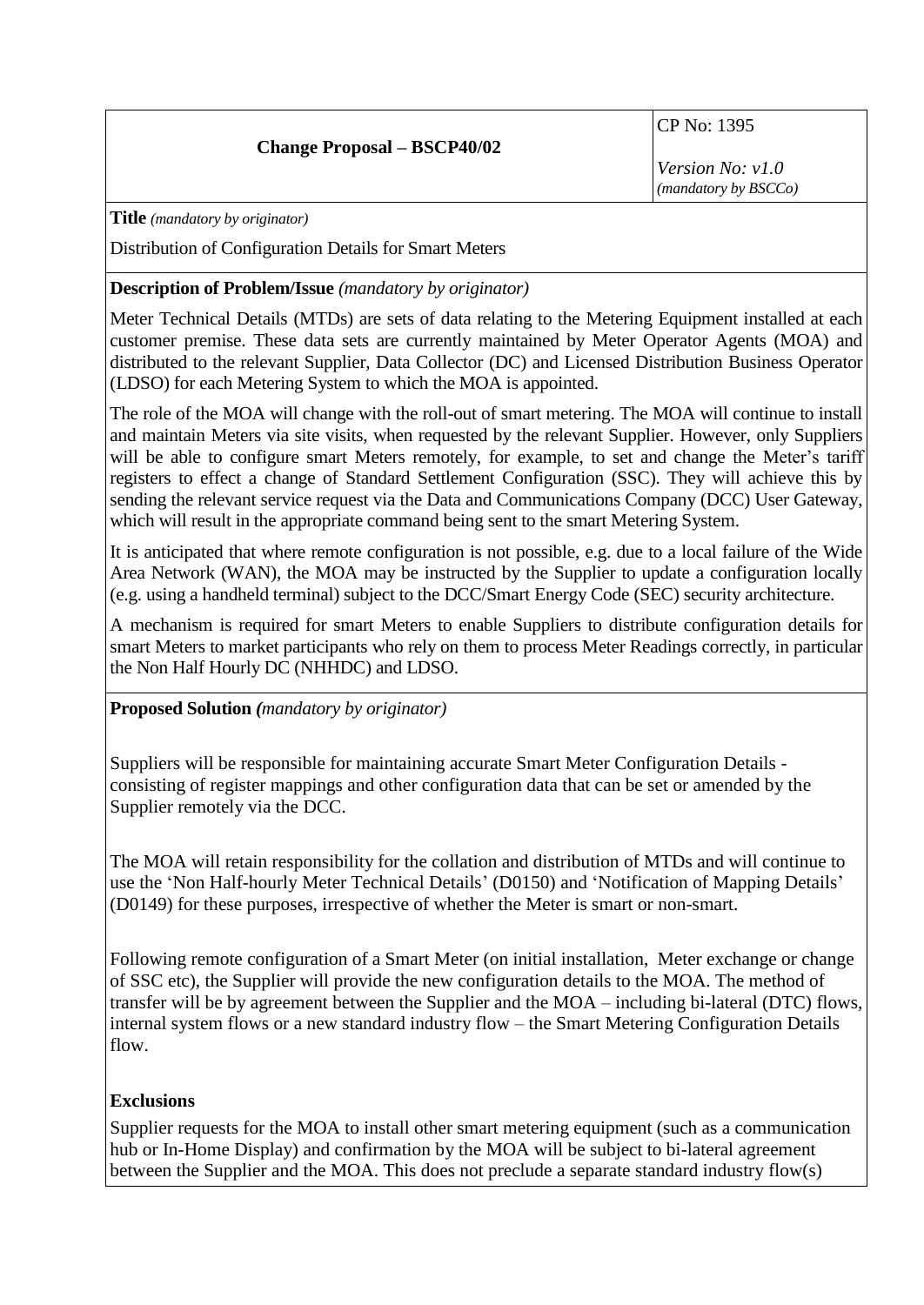being developed under the MRA, if required.

## **Assumptions**

- Where a smart Meter is serviced by the DCC, it is assumed that security and communications details will remain the responsibility of the DCC and its service providers.
- Where there is a need to transfer security and communications details, it is assumed that this will be via the DCC User Gateway and that the interface definitions will form part of SEC governance. This would include the transfer of such data to and from the DCC and Smart Metering System Operators (SMSO) on 'opt-in'/'opt-out' of DCC Services (i.e. for Non Domestic, Profile Class 3 and 4 Metering Systems).

# **Key features of the proposed solution are as follows**:

- 1. Meter readings will be taken remotely by the Supplier on installation, change of configuration etc and provided to the NHHDC for validation. MOAs will not be required to provide any readings taken on site to the Supplier, unless required by the Supplier as a contingency or as evidence of a site visit. Suppliers will not be mandated to use readings from MOAs, where provided, except as a 'backstop'.
- 2. On change of MOA and NHHDC, the Supplier will notify the new agent that the Metering System has a smart Meter. The Supplier may use the Contract Reference in the 'Notification of Meter Operator or Data Collector Appointment and Terms' (D0155) or other means, as agreed.
- 3. The MOA's responsibility for sending the 'Notification of Meter Operator, Supplier and Metering Assets installed / removed by the MOP to the MAP' (D0303) flow to the Meter Asset Provider (MAP) will remain unchanged. (A missing instance of the D0303 flow between the new MOA and MAP on concurrent change of Supplier and NHHMOA will be added to BSCP514 6.2.4).
- 4. The MOA's responsibility for sending the 'Notification of Meter Information to ECOES' (D0312) flow will remain unchanged.
- 5. The energisation/de-energisation processes will remain unchanged. The MOA will continue to send the energisation status and associated readings to the Supplier, NHHDC and LDSO. Remotely disabled Meters are energised for Settlement purposes (and can still be read). It is not envisaged that Suppliers will need to notify other participants if a Meter is disabled as this information can be obtained from the Meter. It is expected that Suppliers will continue to take readings from remotely disabled Meters.
- 6. The SMETS includes multiple items that can be configured by the Supplier via the DCC User Gateway, for example pre-payment rates and thresholds, block pricing rules and thresholds for configurable alerts. Where these items are configured locally by the MOA, a mandated industry flow between the Supplier and the MOA is not proposed as part of this Change Proposal.
- 7. Where a Meter is configured more than once on a given day, the Supplier will endeavour to ensure that the latest version for that day is the one that is distributed to MOA for onward transmission to the NHHDC and LDSO.

### **Justification for Change** *(mandatory by originator)*

Retaining the use of the D0149/D0150 aligns closer to the agreed minimal change principal than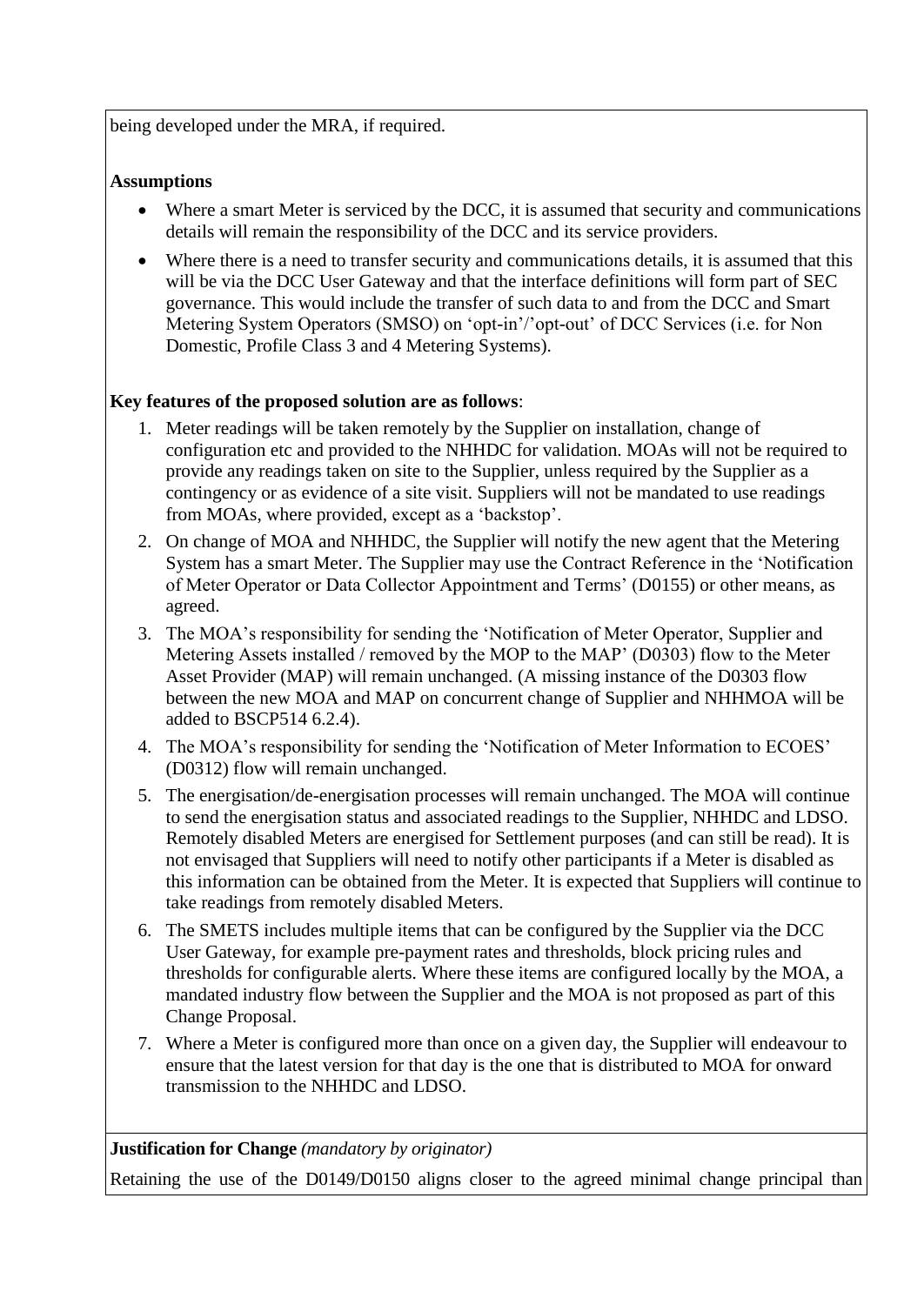CP1388 ('Meter Technical Details for Smart Meters').

The extended use of the D0149/D0150 removes any possible ambiguity during the CoS processes around what set of flows a Supplier should be expecting to receive  $-$  i.e. is a Supplier and its systems waiting for the receipt of the D0149/D0150 or new Smart Device Details & Smart Meter Configuration details.

In terms of missing MTD on gain, the Supplier needs to understand which party it is expecting the MTD from.

We feel that both of the points above, if not addressed, could potentially add risk to the customer experience through CoS events, but more importantly to Settlement. It's difficult to track and escalate missing data if there is uncertainty around the nature of the data and its source.

Under proposals for the centralisation of services under the DCC in the Ofgem Smarter Markets Smart CoS workstream, it has been suggested that the DCC could become a central point for the storage and communication of MTD. If a central MTD register were to be implemented then any changes implemented here would very much be a short term solution. Cost savings are delivered by minimising the cost of implementation and amount of change and disruption to current business processes.

#### **To which section of the Code does the CP relate, and does the CP facilitate the current provisions of the Code?** *(mandatory by originator)*

Supplier and MOA responsibilities in respect of maintaining and distributing MTDs are set out in Section S 2.2.1 and 2.7.8A, as modified under Approved Modification P292 ('Amending Supplier & Meter Operator Agent responsibilities for smart Meter Technical Details') and which is scheduled for implementation on the 26 June 2014.

**Estimated Implementation Costs** *(mandatory by BSCCo)*

The ELEXON costs to implement the proposed changes equates to  $\text{\pounds}240$  (1 man day effort).

**Configurable Items Affected by Proposed Solution(s)** *(mandatory by originator)*

BSCP504 - Non-Half Hourly Data Collection for SVA Metering Systems Registered in SMRS

BSCP514 - SVA Meter Operations for Metering Systems Registered in SMRS

SVA Data Catalogue Volume 1: Data Interfaces.

**Impact on Core Industry Documents or System Operator-Transmission Owner Code** *(mandatory by originator)*

An MRA change to the Data Transfer Catalogue will be required to introduce the Smart Meter Configuration Details flow.

**Related Changes and/or Projects** *(mandatory by BSCCo)*

An MRA change to the Data Transfer Catalogue will be needed to introduce the Smart Meter Configuration Details flow.

Change Proposal CP1388 'Meter Technical Details for Smart Meters'.

**Requested Implementation Date** *(mandatory by originator)*